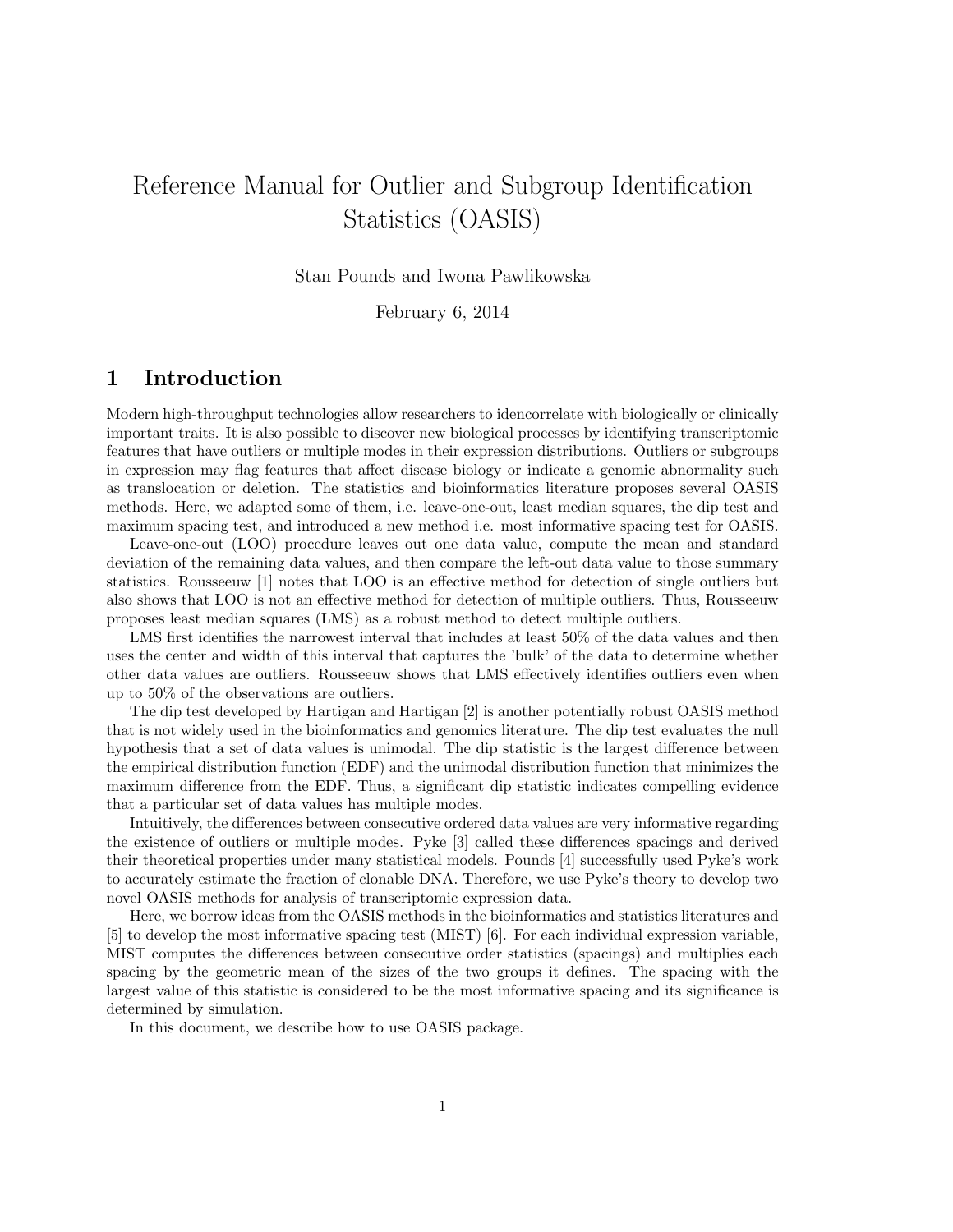## 2 Installation

The latest version of OASIS package can be found in the link http://www.stjuderesearch.org/site/depts/biostats/software and R CRAN version will be available soon.

```
> # Install packages
> # Load the package
> library(OASIS)
```
# 3 M7example

> # Load the example data set

Example data set M7example [7] contains mRNA-seq exon read counts for 14 patients with Acute Megakaryoblastic Leukemia (AMKL) treated at St Jude Children's Research Hospital. It is a data frame with 504 rows and 18 columns. The first four columns gene, chrom, loc.start and loc.end contain annotation information such as gene symbol, chromosomal location and also start and end location of exon. The remaining 14 columns are raw mRNA-seq exon count data for children with AMKL.

```
> data(M7example)
> # show
> head(M7example)
 gene chrom loc.start loc.end SJAMLM7001.D SJAMLM7003.D SJAMLM7004.D
1 stoyru 16 4233394 4234121 2 7 1
2 SRL 16 4239370 4242965 61 254 40
3 SRL 16 4239375 4242965 61 254 40
4 SRL 16 4239377 4242965 61 254 40
5 TMEM8A 16 424005 424151 213 296 704
6 TMEM8A 16 424005 424174 213 296 706
SJAMLM7005.D SJAMLM7006.D SJAMLM7007.D SJAMLM7008.D SJAMLM7009.D SJAMLM7010.D
1 1 3 2 0 2 0
2 39 13 17 42 19 0
3 39 13 17 42 19 0
4 39 13 17 42 19 0
5 256 237 196 184 429 289
6 256 237 198 184 429 289
SJAMLM7011.D SJAMLM7012.D SJAMLM7013.D SJAMLM7014.D SJAMLM7015.D
1 1 0 0 2 1
2 8 18 5 18 99
3 8 18 5 18 99
4 8 18 5 18 99
5 281 298 229 238 742
6 281 300 230 238 743
```
### 4 Data preparation

The main function of the package, row.oasis, operates on a data frame with rows containing expression features and columns as subjects. Before we proceed with OASIS analysis, we need to normalize data unless each subject has expression in the interval  $(0,1)$ . We propose positive quantile transformation (PQT) using pq.transform.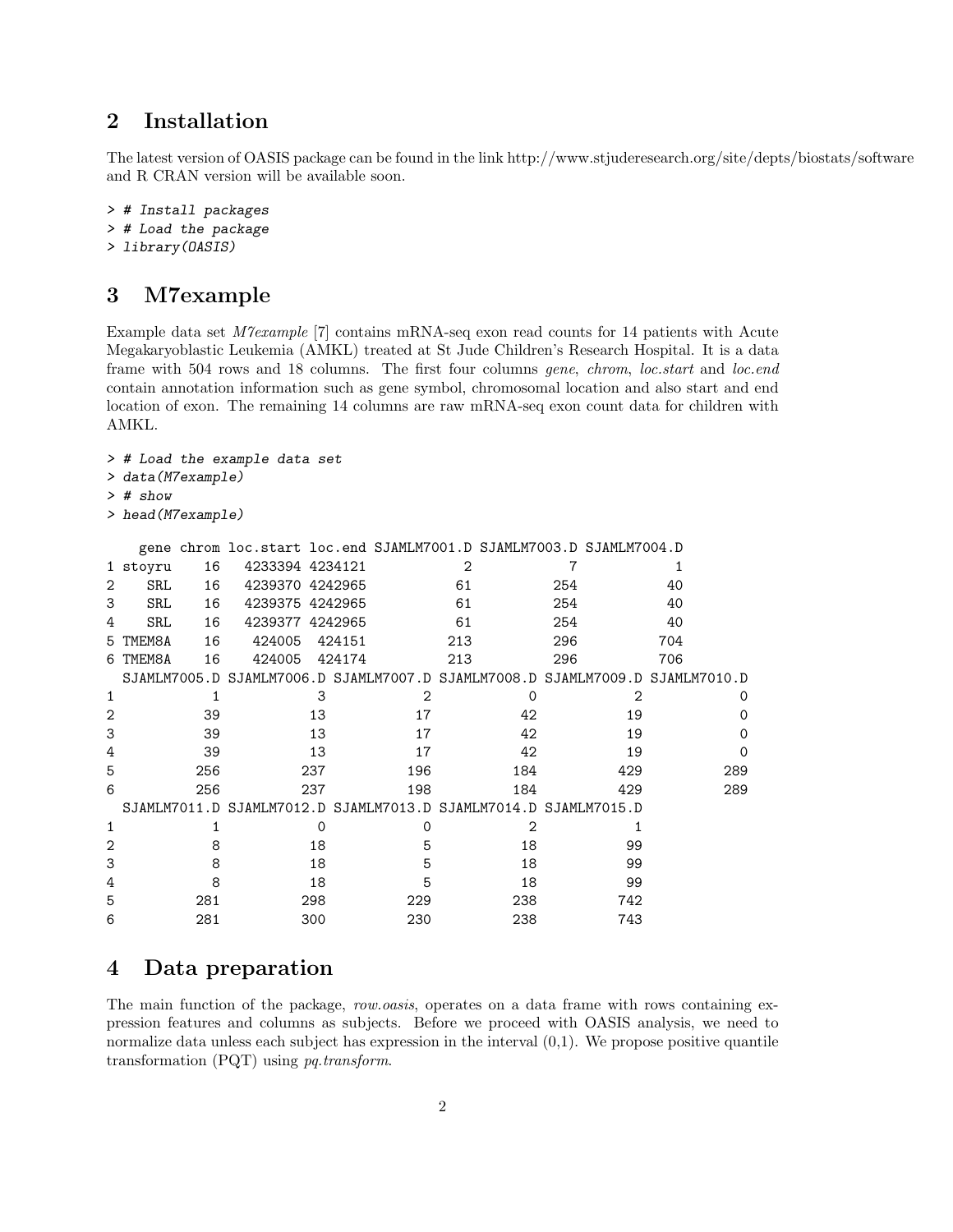```
> # specify columns of data to transform
> data.columns=5:18
> # perform positive quantile transformation of specified columns of data
> pqt.data=pq.transform(M7example,data.columns,add.row.id=TRUE)
> head(pqt.data)
 row.id gene chrom loc.start loc.end SJAMLM7001.D SJAMLM7003.D SJAMLM7004.D
1 1 stoyru 16 4233394 4234121 0.05042017 0.1680498 0.04347826
2 2 SRL 16 4239370 4242965 0.40756303 0.7344398 0.34096110
3 3 SRL 16 4239375 4242965 0.40756303 0.7344398 0.34096110
4 4 SRL 16 4239377 4242965 0.40756303 0.7344398 0.34096110
5 5 TMEM8A 16 424005 424151 0.71638655 0.7904564 0.87643021
6 6 TMEM8A 16 424005 424174 0.71638655 0.7904564 0.87871854
 SJAMLM7005.D SJAMLM7006.D SJAMLM7007.D SJAMLM7008.D SJAMLM7009.D SJAMLM7010.D
1 0.03534304 0.1284211 0.06004141 0.0000000 0.04192872 0.0000000
2 0.32016632 0.2505263 0.23809524 0.3948498 0.25786164 0.0000000
3 0.32016632 0.2505263 0.23809524 0.3948498 0.25786164 0.0000000
4 0.32016632 0.2505263 0.23809524 0.3948498 0.25786164 0.0000000
5 0.76091476 0.7747368 0.69772257 0.6824034 0.84486373 0.8402626
6 0.76091476 0.7747368 0.69979296 0.6824034 0.84486373 0.8402626
 SJAMLM7011.D SJAMLM7012.D SJAMLM7013.D SJAMLM7014.D SJAMLM7015.D
1 0.03404255 0.0000000 0.0000000 0.05208333 0.03151261
2 0.15744681 0.2542017 0.1120507 0.24791667 0.50630252
3 0.15744681 0.2542017 0.1120507 0.24791667 0.50630252
4 0.15744681 0.2542017 0.1120507 0.24791667 0.50630252
5 0.78936170 0.7394958 0.5961945 0.73333333 0.92647059
6 0.78936170 0.7415966 0.5983087 0.73333333 0.92857143
```
The input data *data.set* can be a data frame or name of a tab-delimited data file. If *data.columns* is NULL, then all columns of data set will be transformed. If data.columns is a character vector, then all columns of data set with a name found in *data.columns* will be transformed. If *data.columns* is a numeric vector, then the columns with those numeric indices will be transformed. By default data.columns are all column's names of input data set. The parameter add.row.id indicates whether to add a column with row identifiers and by default is set to TRUE. For each subject, PQT normalizes the raw expression values by determining their quantile against the positive raw expression values.

Now we can perform OASIS analysis on normalized data set.

```
> data.columns=data.columns+1 # since there is an additional column row.id
```
- > # define s0
- > s0=1/(2\*(nrow(M7example)))
- > # perform OASIS and calculate values of simulations statistics

```
> res=row.oasis(pqt.data,s0=s0,data.columns,sim.stats=NULL,nsim=1000)
```
Parameters data.set and data.columns are defined in the same way as in the function pq.transform.  $s\theta$  is a constant added to the scale estimate prior to computing the t-statistic in LOO and LMS. Default value for s0 is  $1/(2^*(nrow(data.set)))$ . Parameter unitize, by default set to FALSE, indicates whether to unitize rows of *data.set*. By default we assume that input data set is transformed using PQT or some other normalization is used, so that values of each row lie in  $(0,1)$ . In the other case, we transform input data into values that lies along a line crossing y-axis in the point  $1/(n+1)$ , where n denotes sample size. The transformation is inspired by the fact that for  $n$  iid random variables  $X_1, \ldots, X_n$  from the uniform(0,b), the scale b can be estimated as  $(n+1)/nX_{(n)}$ , where  $X_{(n)}$  is the largest order statistic.

User can choose which OASIS method to perform using the parameter method: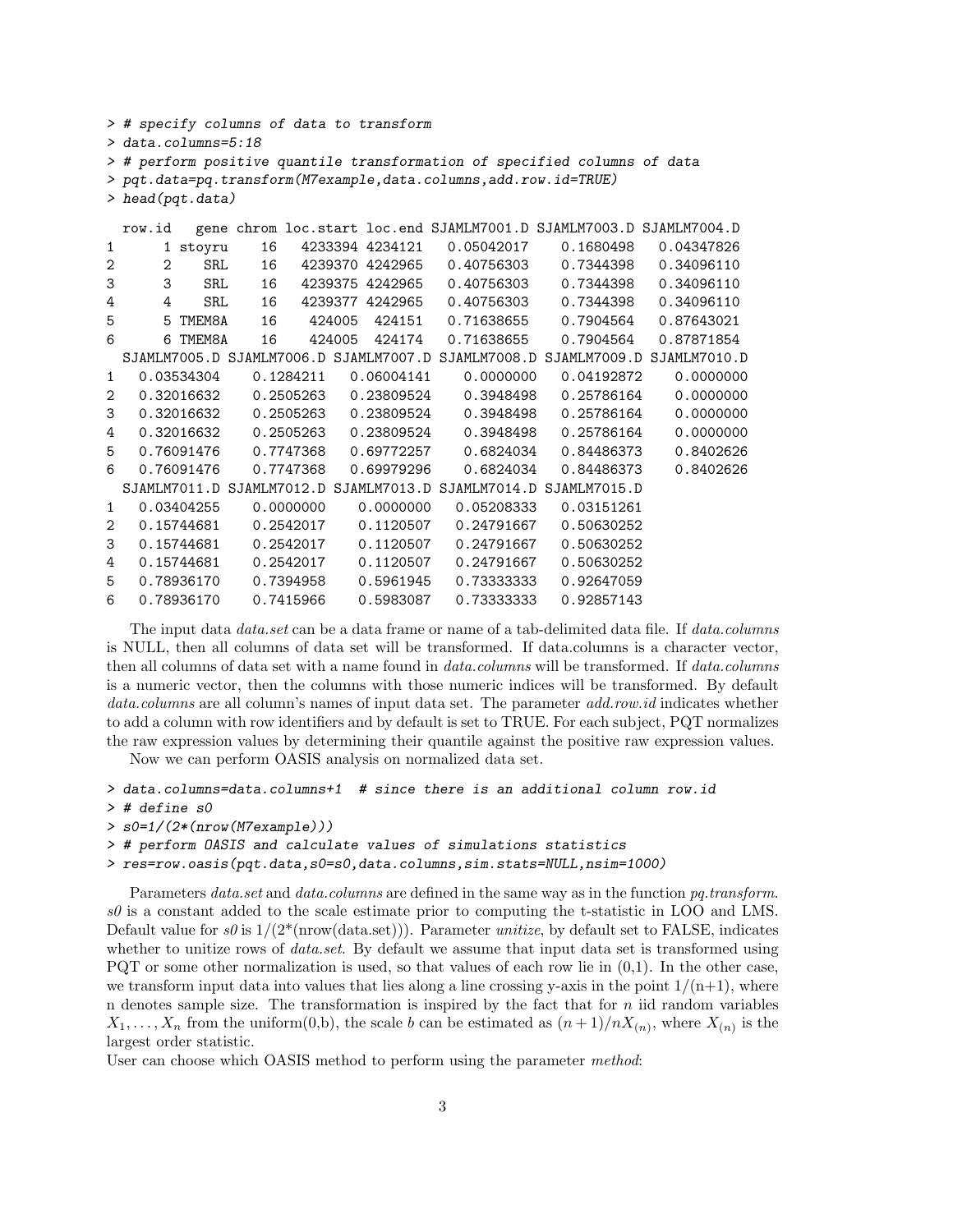- $mast$  maximum spacing,
- $\bullet$  *mist* most informative spacing,
- $dip$  dip test,
- *lms.mop* least median squares with minimum outlier p-value,
- $\bullet$  lms.sst least median squares with sum of squared t-statistics,
- loo.mop leave-one-out with minimum outlier p-value,
- loo.sst leave-one-out with sum of squared t-statistics.

By default, "all", function will compute all OASIS methods.

P-value for each test is based on simulation from the normal distribution and simulation from the uniform distribution for each test. For larger data sets simulations are computationally intensive and we recommend to perform them once and store the results. Using parameter  $sim\:stat = NULL$ we can calculate a data frame with simulated OASIS statistics. Otherwise one can provide a data frame with previously calculated simulated statistics. The number of simulations is set to 10000 by default.

> names(res)

```
[1] "oasis.res" "sim.stats"
```

```
> names(res$oasis.res)
```

| $[1]$ "row.id"                  | "gene"       | "chrom"                             | "loc.start"  |
|---------------------------------|--------------|-------------------------------------|--------------|
| $[5]$ "loc.end"                 | "mast.stat"  | "p.mast"                            | "mast.index" |
| [9] "mast.hi"                   | "mist.stat"  | "mist.index"                        | "mist.hi"    |
| $[13]$ "lms.bulk1"              | "lms.bulk2"  | "lms.bulk.index1" "lms.bulk.index2" |              |
| $[17]$ "lms.bulk.size"          | "lms.center" | "lms.scale"                         | "Ims.maxt"   |
| $[21]$ "lms.mop"                | "lms.sst"    | "dip.stat"                          | "loo.maxt"   |
| [25] "loo.maxt.index" "loo.mop" |              | "loo.sst"                           |              |

```
> names(res$sim.stats)
```

|                            | [1] "mast.stat.usim.pvalue" "mist.stat.usim.pvalue" "lms.mop.usim.pvalue" |                        |
|----------------------------|---------------------------------------------------------------------------|------------------------|
| [4] "lms.sst.usim.pvalue"  | "dip.stat.usim.pvalue" "loo.mop.usim.pvalue"                              |                        |
| [7] "loo.sst.usim.pvalue"  | "mast.stat.zsim.pvalue" "mist.stat.zsim.pvalue"                           |                        |
| [10] "lms.mop.zsim.pvalue" | "lms.sst.zsim.pvalue"                                                     | "dip.stat.zsim.pvalue" |
| [13] "loo.mop.zsim.pvalue" | "loo.sst.zsim.pvalue"                                                     |                        |

The result of function row.oasis depends on the parameter sim.stats. If sim.stats=NULL the result is given in the form of a list with names "oasis.res" and "sim.stats". "oasis.res" is a data frame with the following columns:

- mast.stat maximum spacing statistic (MAST)
- p.mast p-value for mast statistic
- mast.index index of maximum spacing
- mast.hi number of data points located to the right of the pair of points defining the MAST
- *mist.stat* most informative spacing test (MIST) statistic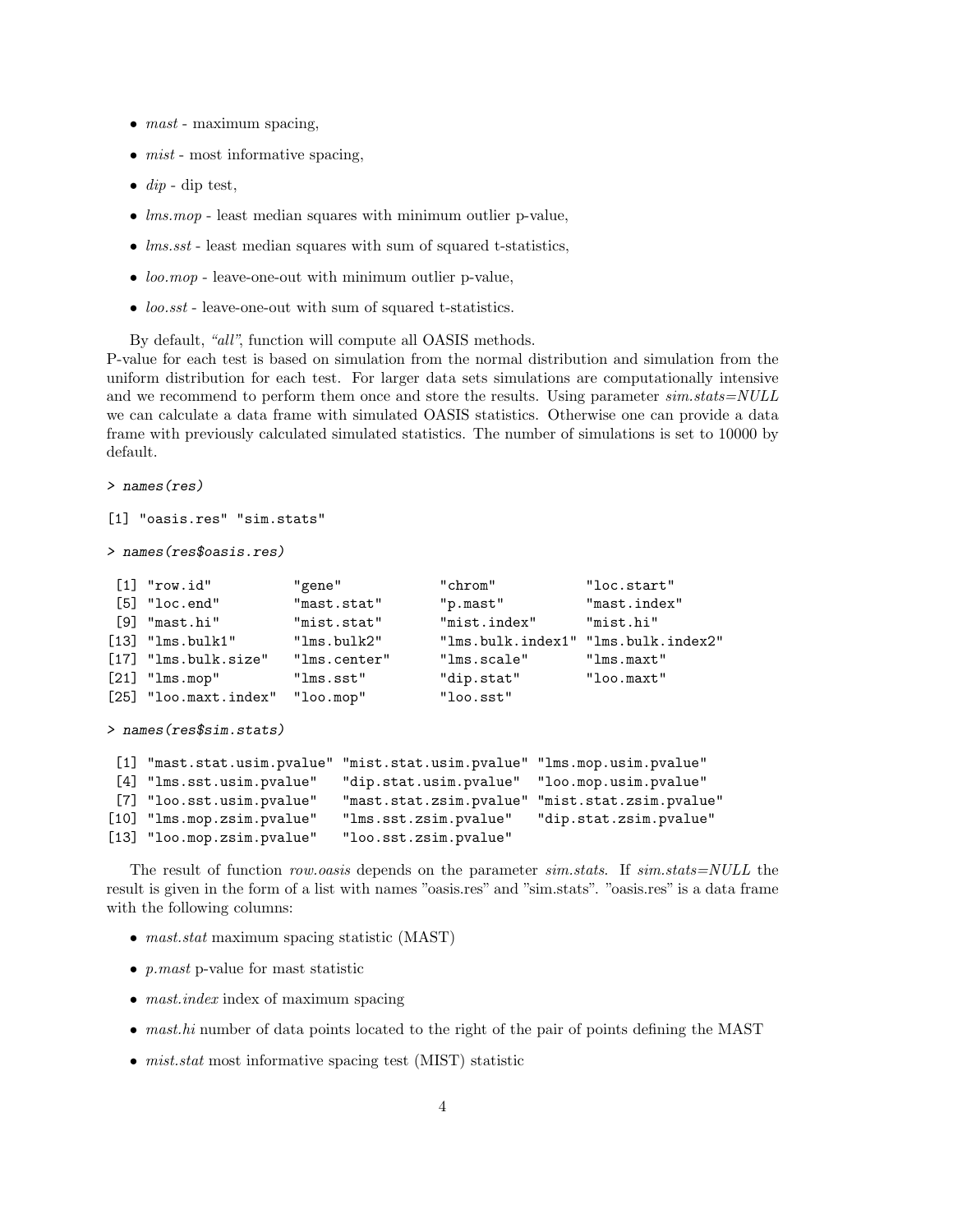- *mist.index* index of most informative spacing
- $\bullet$  mist.hi number of data points located to the right of the pair of points defining the MIST
- *lms.bulk* narrowest interval covering half the data
- *lms.bulk.index* indices of sorted data values that define the endpoints of the narrowest interval covering half the data
- *lms.bulk.size* width of narrowests interval covering half the data
- *lms.center* least median square (LMS) estimate of center = mean of observations in the narrowest interval covering half the data
- *lms.scale* LMS scale estimate obtained by matching narrowest interval covering half the data to the first and third quartiles of the normal distribution
- *lms.maxt* maximum outlier t-statistic by LMS
- *lms.mop* minimum outlier p-value by LMS
- *lms.sst* sum of squared outlier t-statistics by LMS
- *dip.stat* dip statistic
- *loo.maxt* maximum outlier t-statistics by leave-one-out (LOO)
- $\bullet$  loo.maxt.index index of maximum absolute outlier t-statistic
- *loo.mop* minimum outlier p-value by LOO
- *loo.sst* sum of squared outlier t-stats by LOO

```
> names(res$sim.stats)
```

```
[1] "mast.stat.usim.pvalue" "mist.stat.usim.pvalue" "lms.mop.usim.pvalue"
[4] "lms.sst.usim.pvalue" "dip.stat.usim.pvalue" "loo.mop.usim.pvalue"
[7] "loo.sst.usim.pvalue" "mast.stat.zsim.pvalue" "mist.stat.zsim.pvalue"
[10] "lms.mop.zsim.pvalue" "lms.sst.zsim.pvalue" "dip.stat.zsim.pvalue"
[13] "loo.mop.zsim.pvalue" "loo.sst.zsim.pvalue"
```
"sim.stats" is a data frame with the same number of rows as the data set and 14 columns that represent p-values for each of the oasis statistic for uniform distribution ("usim") and p-values for each of the oasis statistic for normal distribution ("zsim").

#### 4.1 MIST and MAST

These tests sort the data values and then compute the differences (spacings) between consecutive ordered data values. MAST: A very large spacing may indicate an extreme outlier or correspond to the difference between two very distinct subgroups. The maximum spacing is computed and its value is compared to the distribution of the maximum spacing of a set of independent uniform $(0,1)$ observations to obtain a p-value. MIST: Each spacing is multiplied by a factor that is a function of its position relative the data values (number of data values to the left and number of data values to the right) to give spacing information. The factor is defined such that it has the largest value for spacing dividing two balanced subgroups of data and it has the smallest value if the spacing separates largest of smallest observation from the rest of the data. The MIST statistic is calculated as the maximum of values of spacing across all observations. The observed MIST statistic is compared to its distribution under the null model that all observations are independent identically distributed uniform $(0,1)$  and normal $(0,1)$ .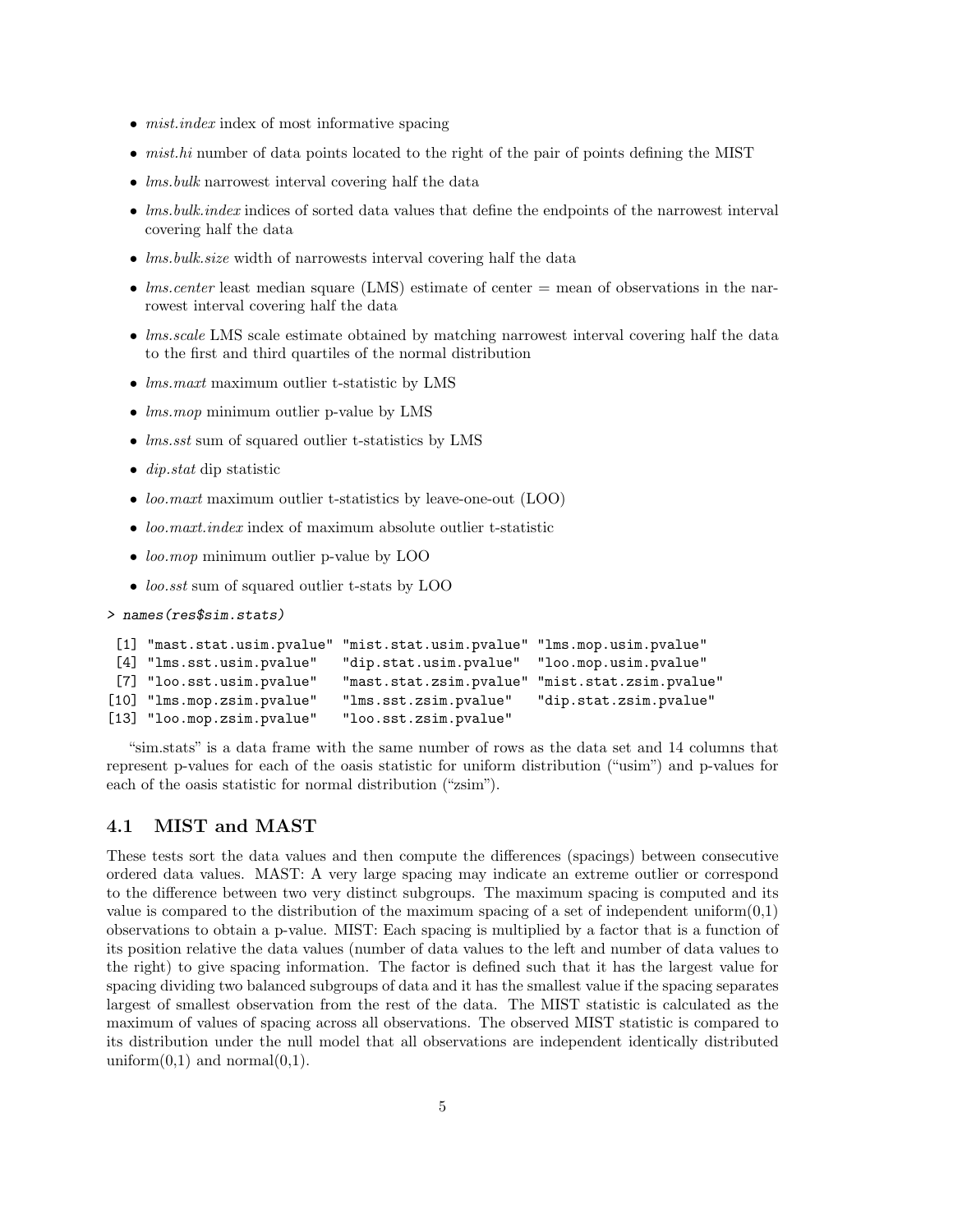#### 4.2 LMS

Each observation is tested for possible outlier using least median squares (LMS). LMS identifies the narrowest interval that covers at least 50% of the data and assumes that interval defines the "bulk" of the observations. Next, t-tests are used to evaluate whether each individual observation is an outlier relative to a normal distribution with first and third quartiles corresponding to the endpoints of the interval. The sum of squared t-statistics (SST) and minimum outlier p-value (MOP) are computed to summarize the results.  $s_0$  is a small positive number that the user may add to the LMS estimate of variance to avoid a large number ties for biologically not meaningful data (such as many zeros in RNA-seq data). Our implementation first determines the empirical null distribution for LMS-MOP and LMS-SST by computing the smallest p-value across samples and sum of squared t-statistics for each of a large number (default=10,000) of data sets with equal sample size generated from the normal $(0,1)$  and uniform $(0,1)$  distributions. Then, the observed MOP of each variable is compared to this empirical null distribution. The p-value is the proportion of empirical null MOPs that are greater than or equal to the observed MOP. The p-value for SST is calculated analougously. By default, the empirical null distributions are calculated (sim.stats=NULL).

#### 4.3 DIP

This test evaluates whether the distribution of the data values appears multimodal. The dip test compares the observed empirical distribution function (EDF) of the data to the unimodal distribution function (UDF) that minimizes the maximum difference between the EDF and the UDF. Hartigan and Hartigan [2] call this minimax difference the dip statistic. Hartigan and Hartigan prove that the uniform distribution is asymptotically the "least favorable" unimodal distribution and thus recommend that the test be performed by comparing the observed value of the dip statistic to its empirical null distributions obtained by generating many data sets of equal size from the uniform $(0,1)$  and normal $(0,1)$  distributions. Then, the observed dip statistic of each variable is compared to this empirical null distribution. The p-value is the proportion of empirical null dip statistics that are greater than or equal to the observed dip statistic. User can insert empirical null distributions of the dip statistic (default sim.stats=NULL).

#### 4.4 LOO

For each subject i, leave-one-out (LOO) computes the mean and standard deviation of the remaining observations (with subject i left out). Then, for each subject i, an outlier t-statistic and outlier pvalue is calculated. Similarly to LMS, two statistics are calculated to summarize the collection of outlier p-values, minimum outlier p-value (MOP) and sum of squared t-statistics. There can be some cases that have large number of ties in the LOO procedure (such as many zeros in RNA-seq count data) so that leave-one-out variance estimate  $s_i = 0$  for some subject i and  $|t_i| = \infty$  and  $p_i^{LOO} = 0$ . Then, these features will be extremely significant but usually not of biological interest. To prevent these technical problems, the user may add a small positive constant  $s_0$  to  $s_i$ . The statistical significance of LOO-MOP and LOO-SST is calculated in the similar way to LMS-MOP and LMS-SST.

> # or we can insert values of simulations statistics > res.new=row.oasis(pqt.data,s0=s0,data.columns,sim.stats=res\$sim.stats) > names(res.new)

| $\lceil 1 \rceil$ "row.id" | "gene"      | "chrom"                             | "loc.start"  |
|----------------------------|-------------|-------------------------------------|--------------|
| [5] "loc.end"              | "mast.stat" | "p.mast"                            | "mast.index" |
| [9] "mast.hi"              | "mist.stat" | "mist.index"                        | "mist.hi"    |
| $[13]$ "lms.bulk1"         | "lms.bulk2" | "Ims.bulk.index1" "Ims.bulk.index2" |              |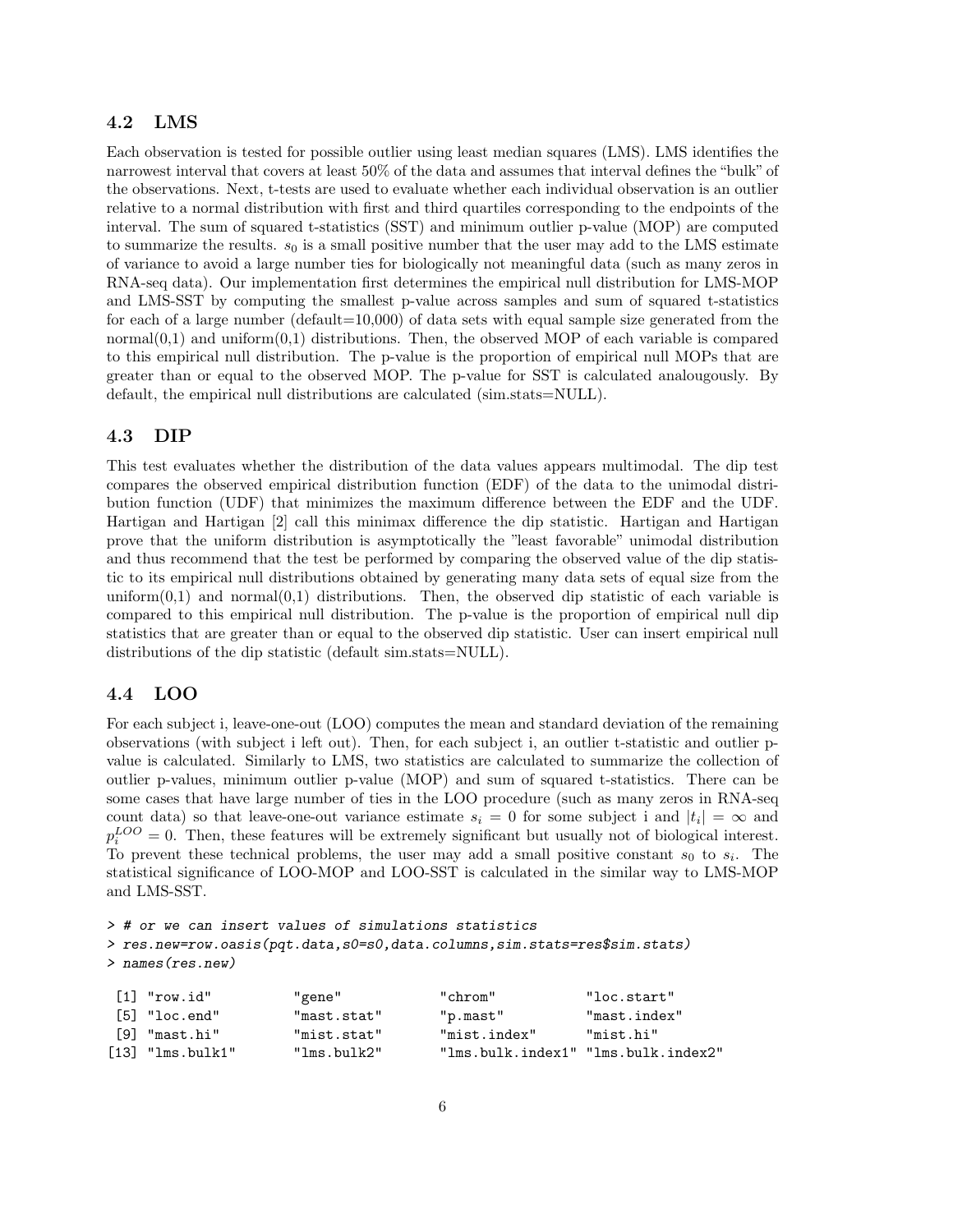Figure 1: OASIS plot of 50 random variables from uniform $(0,1)$  distribution (left) and 50 random variables from  $normal(0,1)$  distribution (right).



| $[17]$ "lms.bulk.size"            | "lms.center" | "lms.scale" | "lms.maxt"    |
|-----------------------------------|--------------|-------------|---------------|
| $[21]$ "lms.mop"                  | "lms.sst"    | "dip.stat"  | $"$ loo.maxt" |
| $[25]$ "loo.maxt.index" "loo.mop" |              | "loo.sst"   |               |

# 5 Generate plot for OASIS methods

The package OASIS provides *one.oasis.plot* to visualize results of OASIS methods. This function plots data and confidence intervals for all OASIS methods for a vector of data values. The usage of one.oasis.plot is shown in the following examples:

```
> par(mfrow=c(1,2))> u=runif(50)
> one.oasis.plot(u)
```

```
> z=rnorm(50)
```

```
> one.oasis.plot(z,unitize=TRUE)
```
User can specify significance level for confidence intervals in the parameter alpha, by default set to 0.01.

We can make a plot of an exon of GLIS2 gene that was found to have bimodal distribution [7] due to fusion with highly expressed gene CBFA2T3.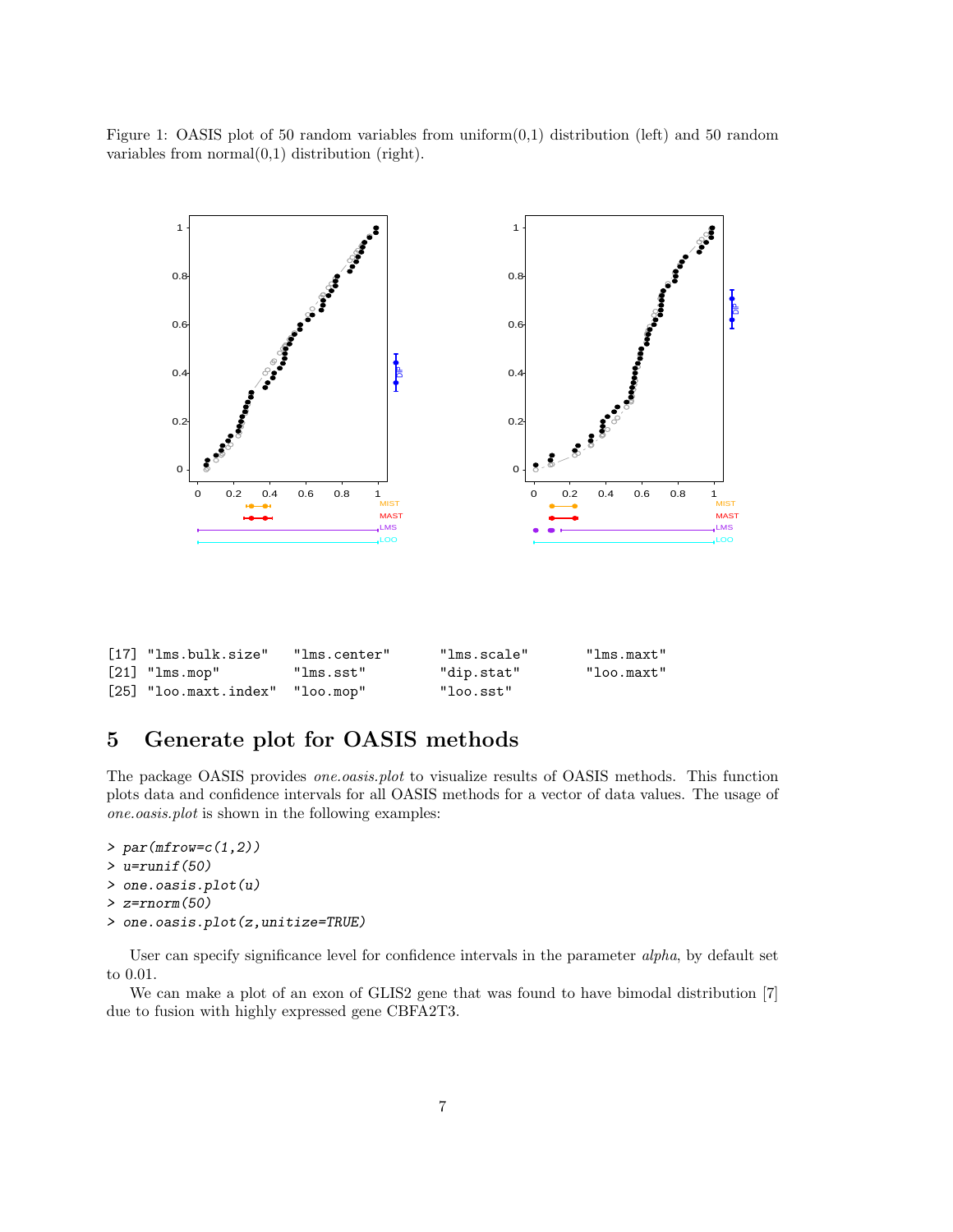Figure 2: OASIS plot of an exon of GLIS2 from M7 example.